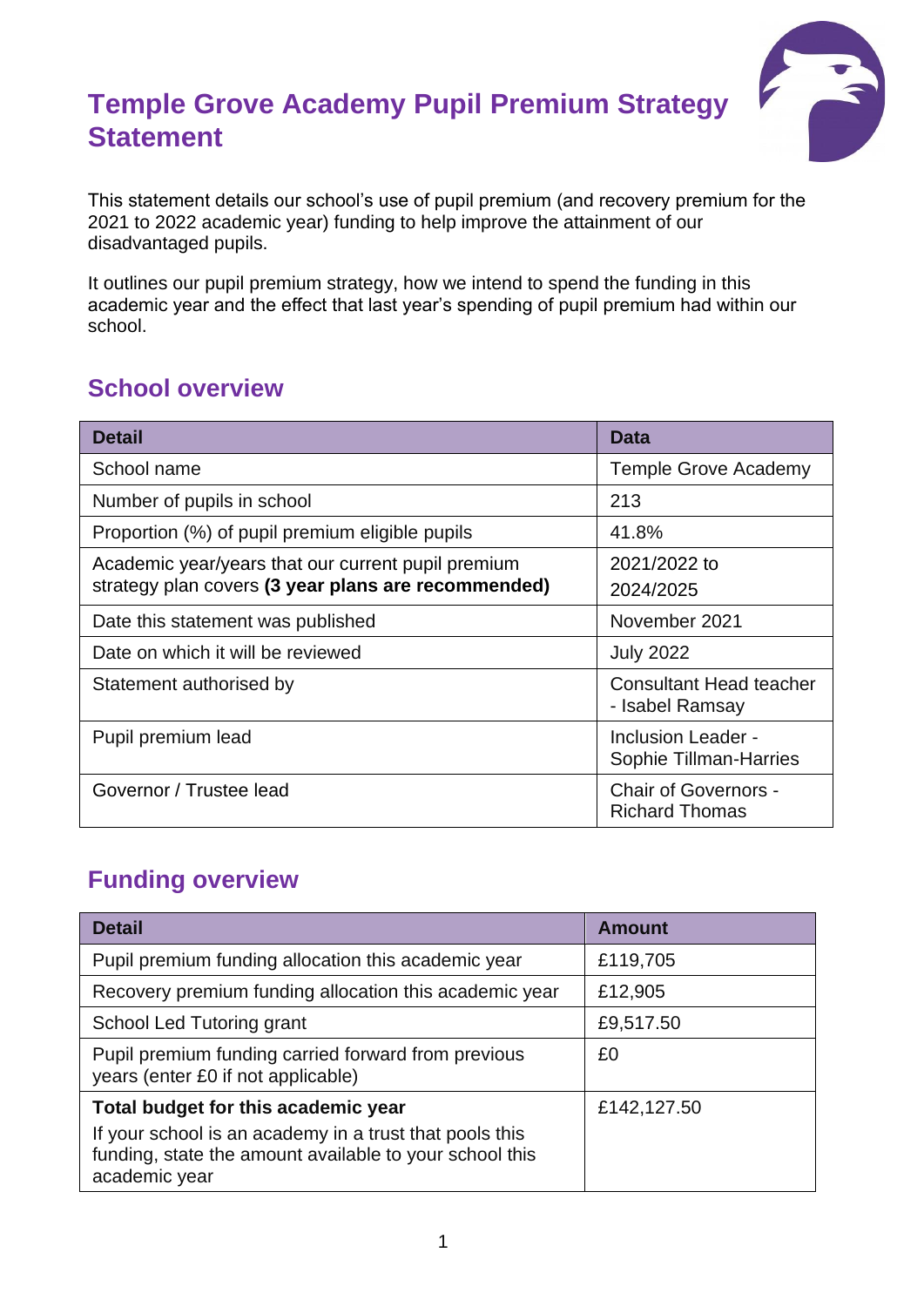# **Part A: Pupil premium strategy plan**



#### **Statement of intent**

Temple Grove Academy is a one form entry school with 213 pupils currently on roll. At Temple Grove Academy we have high aspirations and provide opportunities for all pupils to reach their full potential and progress in all areas. Pupils are supported to reach their potential through high quality teaching, focussed support, enrichment opportunities and pastoral support. The support given via Pupil Premium funding is bespoke to each child. Staff are committed to ensuring that all pupils progress well and are able to access high quality teaching and provision every day. Academic progress of all children is tracked and analysed with regular pupil progress meetings to plan and make provision to support pupils to make progress.

Our strategy focuses on three areas of support: teaching, targeted and wider school support. There is a focus on providing high quality teaching opportunities for all children through recruiting and retaining high quality staff and providing relevant continuous professional development. Some pupils receive targeted and focused support in order to diminish the difference between their peers. There is wider school support provided through the inclusion team which includes a Play Therapist, Welfare Officer and ELSA support.

### **Challenges**

This details the key challenges to achievement that we have identified among our disadvantaged pupils.

| <b>Challenge</b><br>number | <b>Detail of challenge</b>                                                         |
|----------------------------|------------------------------------------------------------------------------------|
|                            | Low attendance and high persistent absentees                                       |
| $\overline{2}$             | Vulnerable families and pupils with emotional and social needs                     |
| 3                          | School readiness (low academic baselines on entry, socially and emotionally ready) |
| 4                          | Delayed language and vocabulary skills (speaking & reading skills)                 |
| 5                          | Delayed literacy and maths skills                                                  |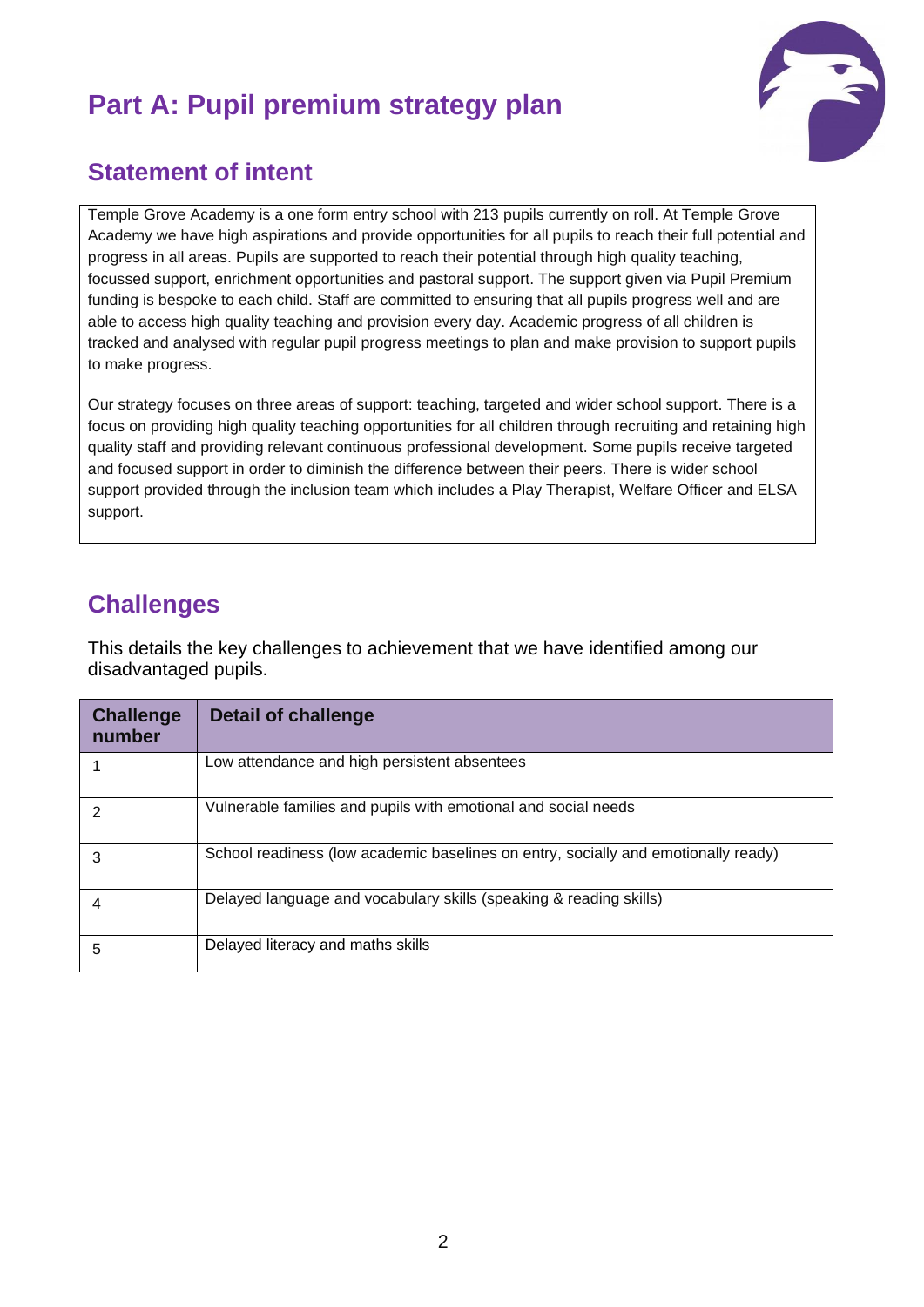

## **Intended outcomes**

This explains the outcomes we are aiming for **by the end of our current strategy plan**, and how we will measure whether they have been achieved.

| <b>Intended outcome</b>                                                                                                                                                                                             | <b>Success criteria</b>                                                                                                                                                                                                                                              |  |  |
|---------------------------------------------------------------------------------------------------------------------------------------------------------------------------------------------------------------------|----------------------------------------------------------------------------------------------------------------------------------------------------------------------------------------------------------------------------------------------------------------------|--|--|
| Improved attendance with lower levels of<br>persistent absentees                                                                                                                                                    | Sustained high attendance from 2024/25 demon-<br>strated by:                                                                                                                                                                                                         |  |  |
|                                                                                                                                                                                                                     | the overall attendance rate for school to be 100%<br>as recommended as a target by Kent County<br>Council                                                                                                                                                            |  |  |
|                                                                                                                                                                                                                     | the percentage of all pupils who are persistently<br>absent is at national average                                                                                                                                                                                   |  |  |
| Whole school (staff and pupils) wellbeing to be<br>effectively supported so children are emotionally                                                                                                                | Sustained high levels of wellbeing from 2024/25<br>demonstrated by:                                                                                                                                                                                                  |  |  |
| ready to learn                                                                                                                                                                                                      | qualitative data from student voice, student and<br>$\bullet$<br>parent surveys and teacher observations                                                                                                                                                             |  |  |
|                                                                                                                                                                                                                     | Zones of Regulation embedded across the<br>$\bullet$<br>school                                                                                                                                                                                                       |  |  |
|                                                                                                                                                                                                                     | continued specific interventions from Play Thera-<br>$\bullet$<br>pist and Psychologists                                                                                                                                                                             |  |  |
|                                                                                                                                                                                                                     | Temple Grove Academy achieving the Wellbeing<br>Award                                                                                                                                                                                                                |  |  |
| Whole school focus on speech and language<br>particularly in the Early Years so the correct<br>foundations are laid and children are better able<br>to access the curriculum across the whole<br>school as a result | Assessments and observations indicate significantly<br>improved speech and language among<br>disadvantaged pupils. This is evident when<br>triangulated with other sources of evidence, including<br>engagement in lessons, book scrutiny and ongoing<br>assessment. |  |  |
| Improved literacy and maths attainment among<br>disadvantaged pupils.                                                                                                                                               | KS2 combined outcomes in 2024/25 show that more<br>than 70% of disadvantaged pupils met the expected<br>standard.                                                                                                                                                    |  |  |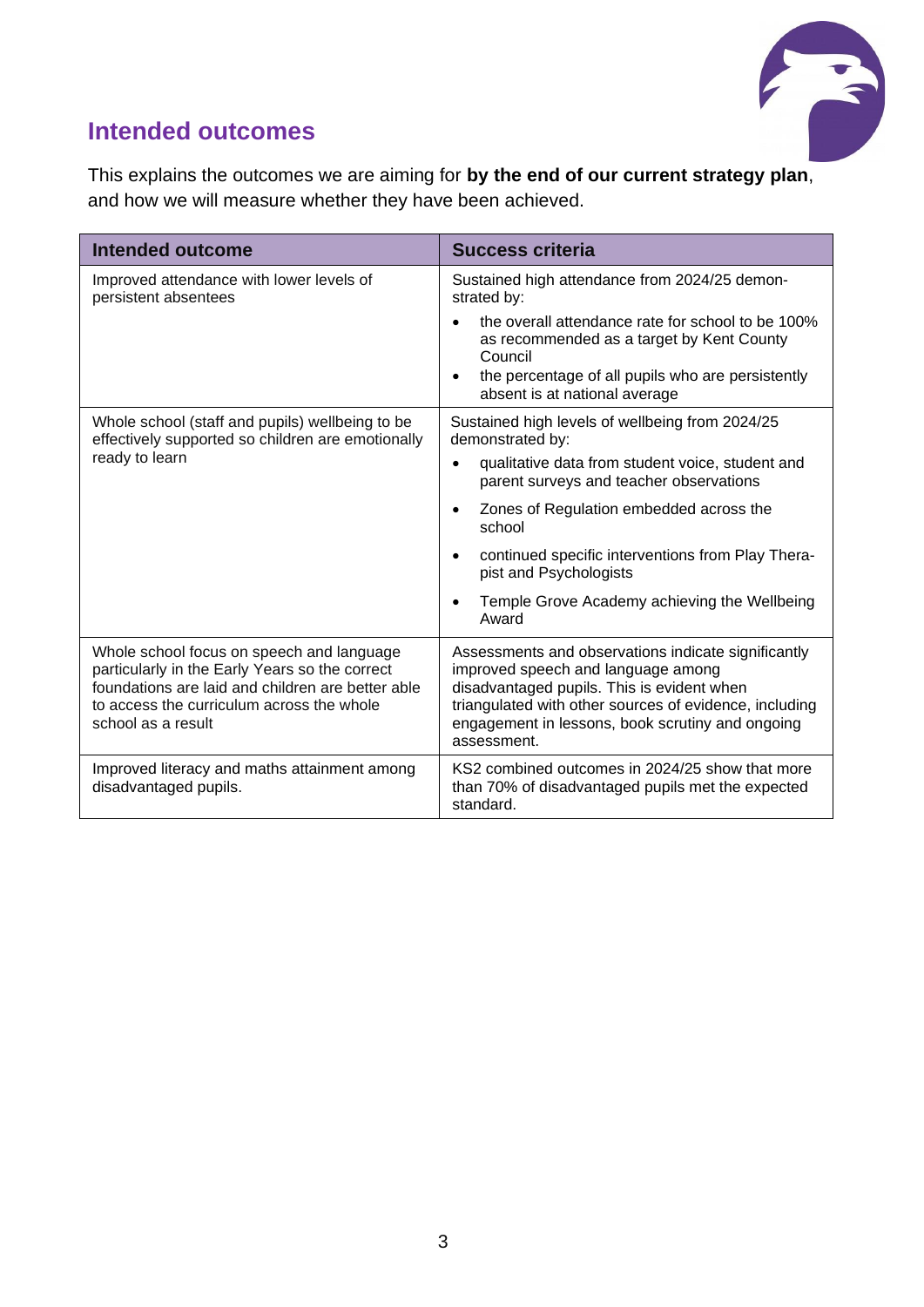

## **Activity in this academic year**

This details how we intend to spend our pupil premium (and recovery premium funding) **this academic year** to address the challenges listed above.

#### **Teaching (for example, CPD, recruitment and retention)**

Budgeted cost: £87,767

| <b>Activity</b>                                                                                                                                                                                                                                                              | <b>Evidence that supports this</b><br>approach                                                                                                                                                                                                                                                                                                                                                                                    | <b>Challenge</b><br>number(s)<br>addressed |
|------------------------------------------------------------------------------------------------------------------------------------------------------------------------------------------------------------------------------------------------------------------------------|-----------------------------------------------------------------------------------------------------------------------------------------------------------------------------------------------------------------------------------------------------------------------------------------------------------------------------------------------------------------------------------------------------------------------------------|--------------------------------------------|
| We recruit and retain high<br>quality staff at Temple<br>Grove Academy                                                                                                                                                                                                       | The Education Endowment Foundation state,<br>'ensuring an effective teacher is in front of<br>every class, and that every teacher is<br>supported to keep improving, is the key<br>ingredient of a successful school and should<br>rightly be a top priority for pupil premium<br>spending.' This is the rationale for spending a<br>high proportion of our PP money on ensuring<br>high quality staff are employed and retained. | 2, 3, 4 and 5                              |
| We provide high quality<br>continued professional<br>development for staff e.g.<br>Sir Link a Lot, positive<br>behaviour management<br>and restorative justice,<br>Team Teach, Online<br>safety, Zones of<br>Regulation etc.<br>Staff have the<br>opportunities to engage in | There is evidence that, 'supporting high<br>quality teaching is pivotal in improving<br>children's outcomes' (EEF effective<br>professional development). At Temple Grove<br>Academy we ensure a range of supportive<br>and quality CPD is available for staff.                                                                                                                                                                   | 2, 3, 4 and 5                              |
| external training e.g.<br>moderation, ELSA, SEND,<br><b>EYFS</b>                                                                                                                                                                                                             |                                                                                                                                                                                                                                                                                                                                                                                                                                   |                                            |
| Purchase of a DfE<br>validated Systematic<br><b>Synthetic Phonics</b><br>programme to secure<br>stronger phonics teaching<br>for all pupils.                                                                                                                                 | Phonics approaches have a strong evidence<br>base that indicates a positive impact on the<br>accuracy of word reading (though not<br>necessarily comprehension), particularly for<br>disadvantaged pupils:<br><b>Phonics   Toolkit Strand   Education</b><br><b>Endowment Foundation   EEF</b>                                                                                                                                    | 3, 4 and 5                                 |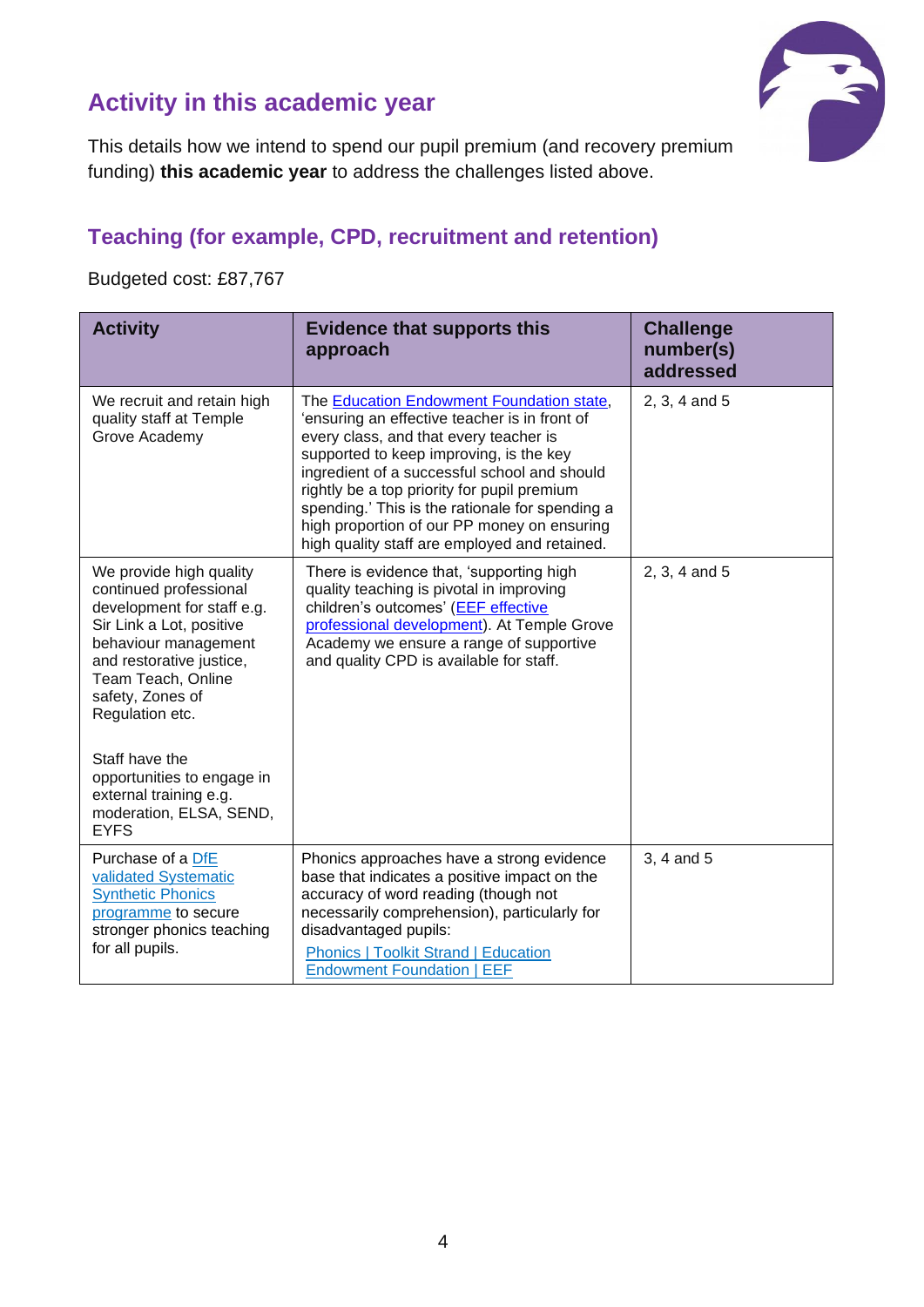#### **Targeted academic support (for example, tutoring, one-to-one support structured interventions)**



Budgeted cost: £31,460.50

| <b>Activity</b>                                                                                                                                                                                                                                                                                                | <b>Evidence that supports this</b><br>approach                                                                                                                                                                                                                                                                                                                     | <b>Challenge</b><br>number(s)<br>addressed |
|----------------------------------------------------------------------------------------------------------------------------------------------------------------------------------------------------------------------------------------------------------------------------------------------------------------|--------------------------------------------------------------------------------------------------------------------------------------------------------------------------------------------------------------------------------------------------------------------------------------------------------------------------------------------------------------------|--------------------------------------------|
| Engaging with the National<br>Tutoring Programme to<br>provide a blend of mentoring<br>and school-led tutoring in<br>reading and maths for pupils<br>whose education has been<br>most impacted by the<br>pandemic. A significant<br>proportion of the pupils who<br>receive tutoring will be<br>disadvantaged. | Tuition targeted at specific needs and<br>knowledge gaps can be an effective method<br>to support low attaining pupils or those falling<br>behind, both one-to-one:<br>One to one tuition   EEF (educationendow-<br>mentfoundation.org.uk)<br>And in small groups:<br><b>Small group tuition   Toolkit Strand  </b><br><b>Education Endowment Foundation   EEF</b> | 3 and 5                                    |
| All pupils are assessed<br>using Speech and<br>Language Link on entry to<br>Reception Assess, Plan,<br>Do, Review cycle using<br>Speech and Language<br>Link should continue in all<br>year groups                                                                                                             | Language is the primary medium of learning<br>(Vygotsky, 1978). Language Link has been<br>found to increase identification, teacher<br>confidence and improve children's speech<br>and language skills.                                                                                                                                                            | $\overline{4}$                             |
| Attainment and<br>interventions to be tracked<br>and monitored effectively<br>using Target Tracker and<br>Provision Map                                                                                                                                                                                        | Target tracker and Provision Map are both<br>well-established programmes which are used<br>by many schools to collect, analyse and<br>monitor data.                                                                                                                                                                                                                | 3 and 5                                    |

#### **Wider strategies (for example, related to attendance, behaviour, wellbeing)**

#### Budgeted cost: £22,900

| <b>Activity</b>                                                                                                                                                                         | <b>Evidence that supports this</b><br>approach                                                                                                                | <b>Challenge</b><br>number(s)<br>addressed |
|-----------------------------------------------------------------------------------------------------------------------------------------------------------------------------------------|---------------------------------------------------------------------------------------------------------------------------------------------------------------|--------------------------------------------|
| The inclusion team to focus<br>on attendance including<br>regular meetings, daily<br>calls/visits home for non-<br>attendance, letters and<br>meetings with parents<br>where necessary. | The Department for Education identify key<br>areas to develop to improve attendance.<br>These areas are focused on by Temple<br>Grove Academy Inclusion Team. |                                            |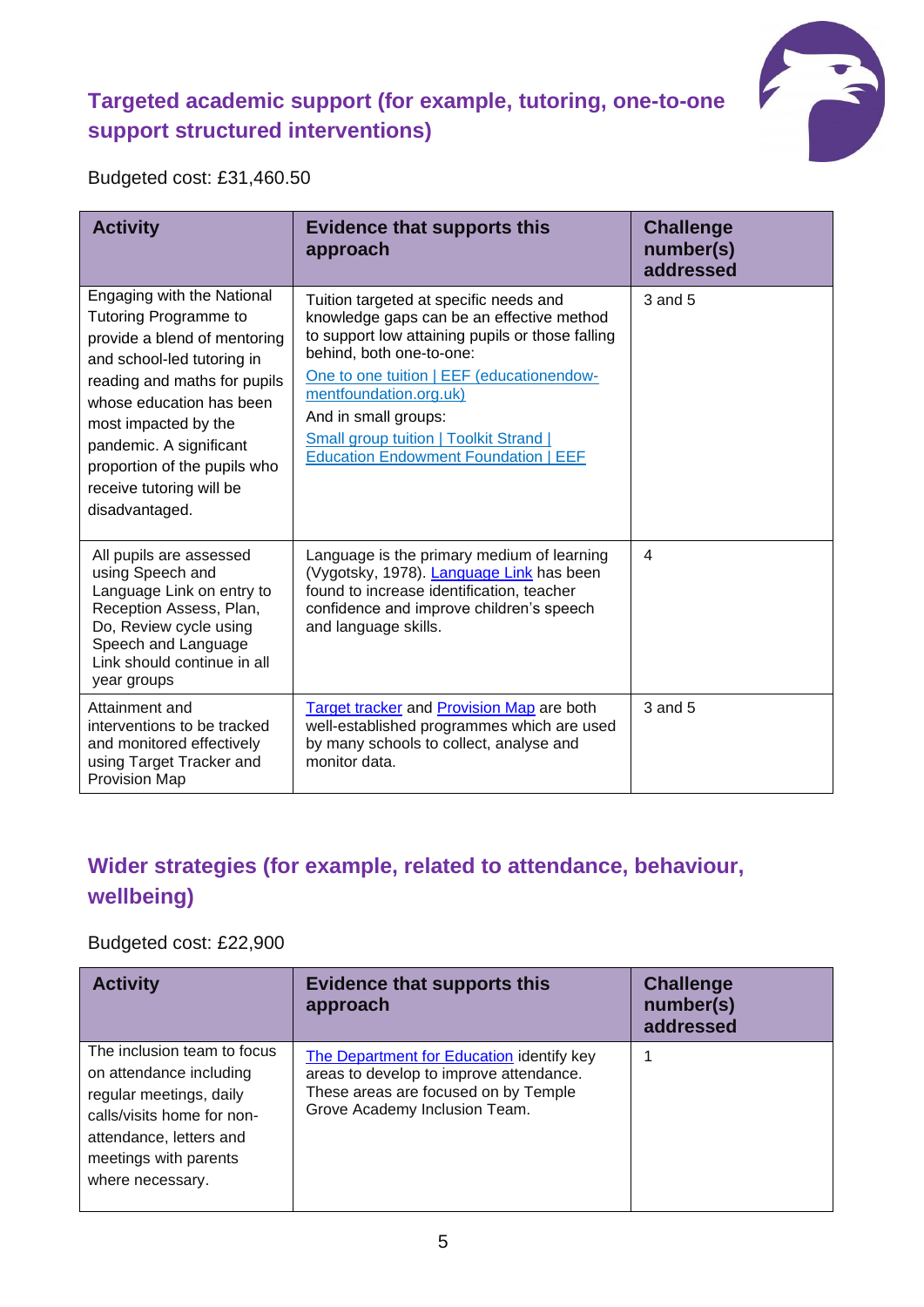

| Opportunities to increase<br>the social and cultural<br>capital of our PP pupils e.g.<br>piano lessons, school trips                                                        | Based on experiences at Temple Grove<br>Academy and schools similar to ours, this<br>approach allows children to engage in<br>opportunities that they might not otherwise<br>have been able to.                                                      | 2, 3 and 4  |
|-----------------------------------------------------------------------------------------------------------------------------------------------------------------------------|------------------------------------------------------------------------------------------------------------------------------------------------------------------------------------------------------------------------------------------------------|-------------|
| Funds have been made<br>available to support<br>families with accessing<br>school uniform, PE kits<br>and other necessary<br>equipment that their pupils<br>need for school | Based on experiences at Temple Grove<br>Academy and schools similar to ours, this<br>approach allows children to engage in<br>opportunities that they might not otherwise<br>have been able to.                                                      | 2           |
| Develop pupil's social and<br>emotional needs to ensure<br>pupils are ready to learn                                                                                        | There is extensive evidence from the EEF<br>associating childhood social and emotional<br>skills with improved outcomes at school and<br>in later life (e.g. improved academic<br>performance, attitudes, behaviour and<br>relationships with peers) | 2           |
| Continue ordering food<br>using the National School<br>Breakfast Programme.<br>Breakfast to be offered to<br>all pupils at Breakfast Club<br>and in class.                  | Based on experiences at Temple Grove<br>Academy and schools similar to ours, it is<br>clear how important breakfast is. Though<br>using Magic Breakfast, all children are<br>provided with breakfast at Temple Grove<br>Academy.                     | $2$ and $3$ |

## **Total budgeted cost: £142,127.50**